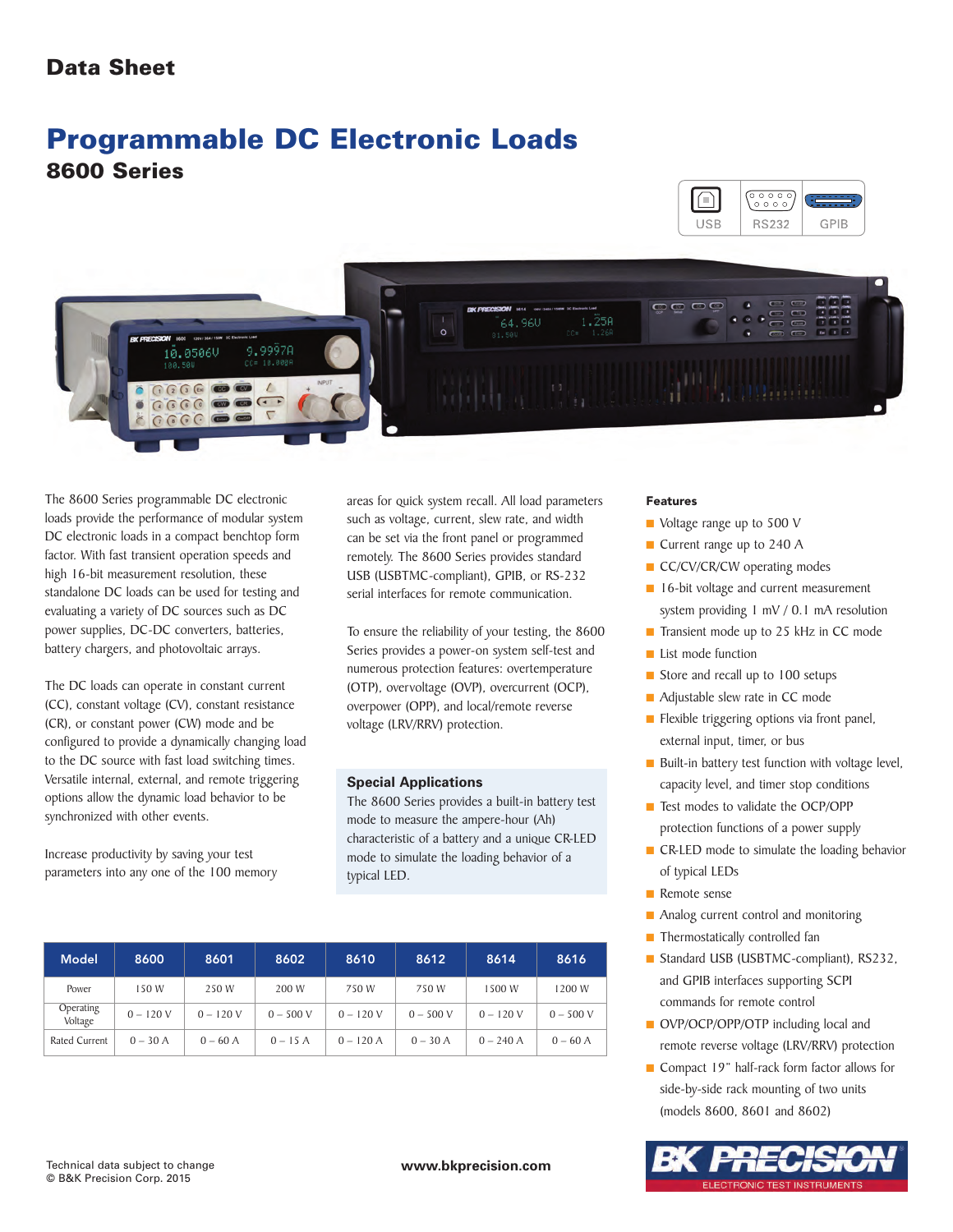Programmable DC Electronic Loads 8600 Series

# **Models 8600, 8601 & 8602**

## **Front panel**

**Bright dual-line display** The 8600 Series display shows both measured input



#### **Intuitive user interface**

The numeric keys and rotary knob provide a convenient interface for setting the operating mode and desired current, voltage, and resistance levels quickly and precisely.

# **Rear panel**



**Current monitor BNC output** Outputs a 0-10 V signal that follows 0-full range of the input current.

**I/O terminal block** External trigger, external analog programming, external input On/Off control, voltage fault pin, and remote sense terminals

**Line voltage selector**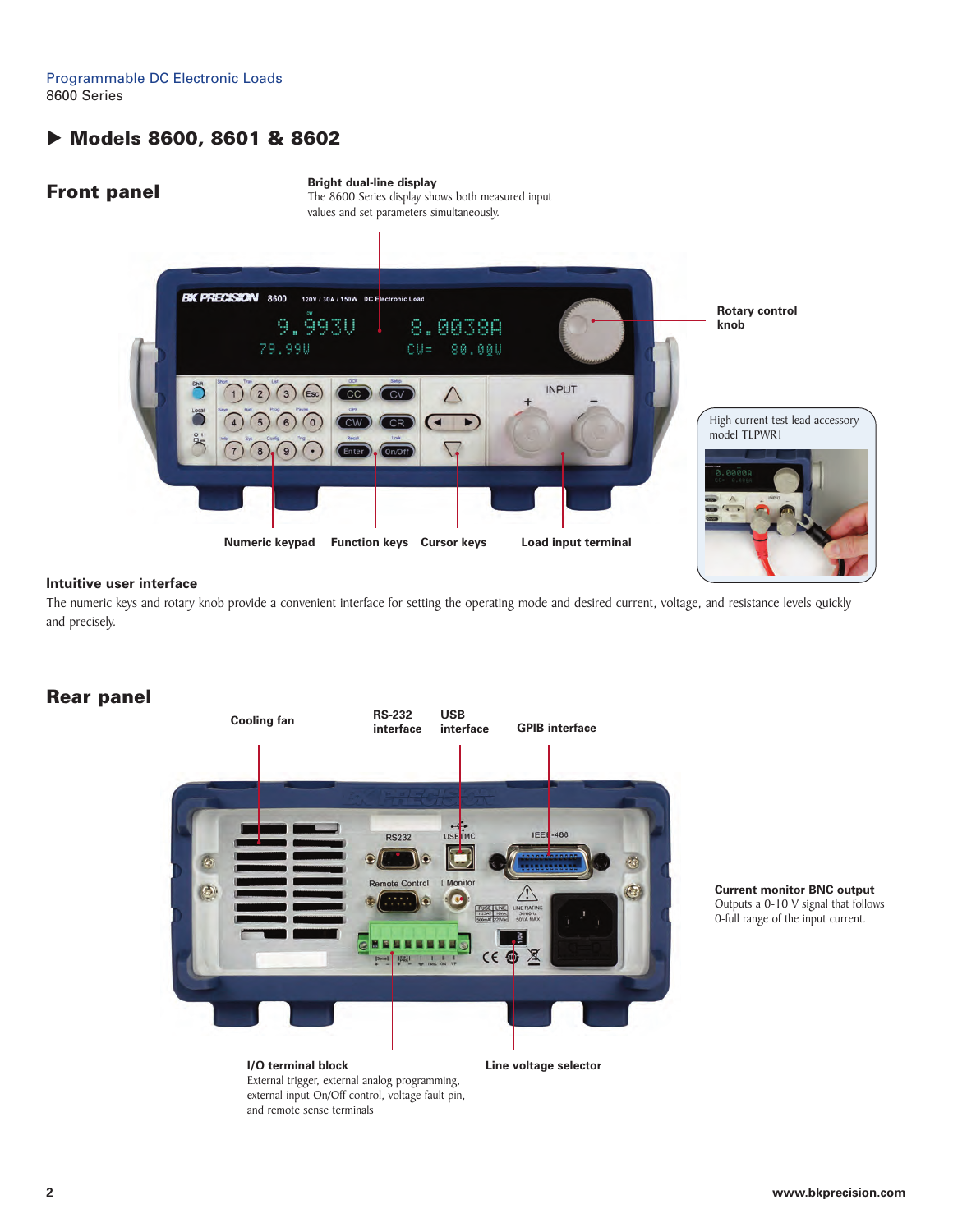Programmable DC Electronic Loads 8600 Series

# **Models 8610, 8612, 8614 & 8616**

# **Front panel**



# **Rear panel**



External trigger, external analog programming, external input On/Off control, voltage fault pin, and remote sense terminals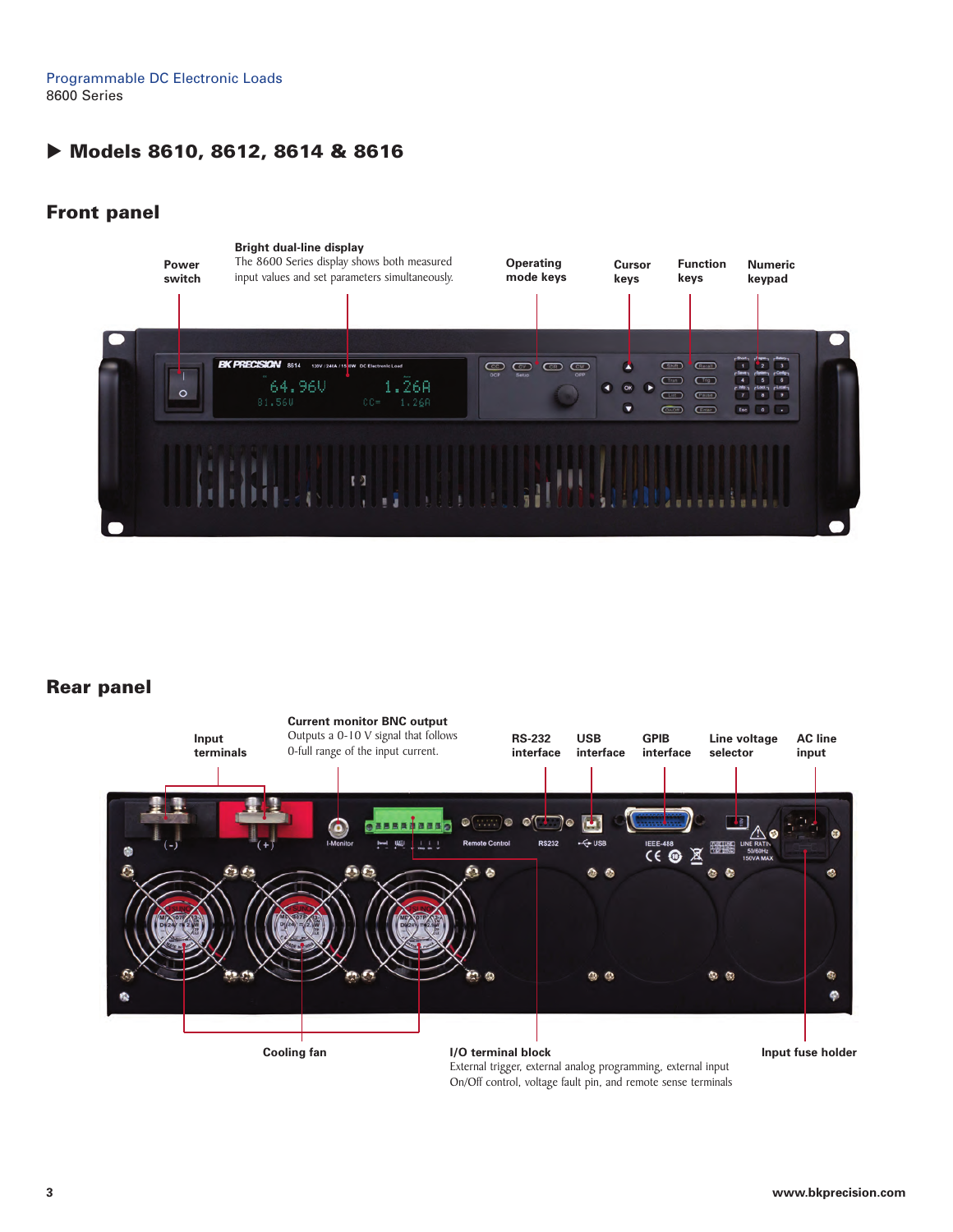# **Flexible operation**

#### **Transient operation**



Transient operation enables the load to periodically switch between two load levels (A/B). A power supply's regulation and transient characteristic can be evaluated by monitoring the supply's output voltage under varying combinations of load levels, duty cycle, and slew rate. The 8600 Series can simulate these conditions in CC, CV, CW, and CR mode.

**List mode**



Not limited to just switching between two levels, list mode lets you generate more complex sequences of input changes with several different levels. Up to 7 groups of list files can be saved and executed in CC mode via internal or external trigger. Each list can contain up to 84 steps with varying slew rates and a minimum width time of 20 μs per step.

#### **Automatic test mode**



The 8600 Series can execute multiple test sequences in automatic test mode. Up to 100 different sequences can be linked to run steps of various operating modes and loading conditions. Each sequence can also be programmed with upper and lower limit Pass/Fail criteria. When applied in production testing, you can easily judge whether the test parameters of your devices are within the specification limits and adjust your process according to the Pass/Fail verdict.

### **Low voltage operation**

The 8600 Series can operate at low voltages for applications such as fuel cell and solar cell testing.



| Typical minimum operating voltage at full scale current |      |              |       |       |       |       |  |  |
|---------------------------------------------------------|------|--------------|-------|-------|-------|-------|--|--|
| 8600                                                    | 8601 | 8602<br>8610 |       | 8612  | 8614  | 8616  |  |  |
| 1.1V                                                    |      | 4.5 V        | 1.2 V | 3.6 V | 1.5 V | 3.6 V |  |  |

**CR-LED mode**



 $Vd =$  Forward voltage of the LED Rd = LED operating resistance Vo = LED operating voltage Io = LED operating current

Use the load's unique CR-LED operating mode to test LED drivers. This function allows users to configure the LED's operating resistance and forward voltage to simulate the loading behavior of typical LEDs.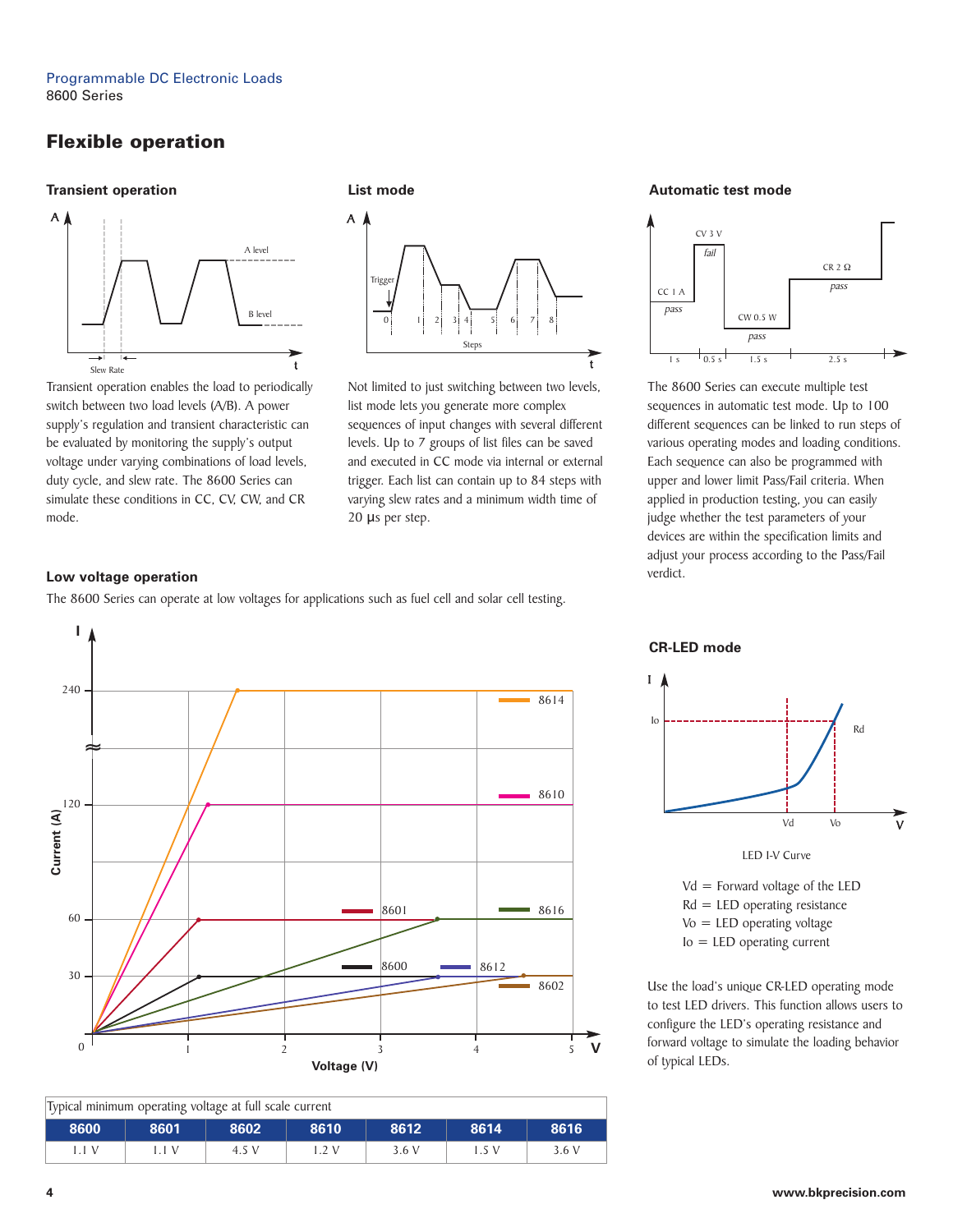# **Remote control and programming**

#### **Powerful communication interfaces**

The 8600 Series provides standard GPIB, USB, and RS232 interfaces for remote communication. These interfaces offer SCPI and USBTMC standard communication protocols to control your electronic load from a PC.



The built-in battery test function uses CC mode to calculate the battery capacity using a fixed current load discharge. Users can specify cut-off voltage level, capacity level, and time stop conditions.



In addition to front panel and remote interface control, current values can also be programmed with an analog control signal. The electronic loads can be externally controlled from zero to full scale with a 0-10 V input signal. A BNC output is available on the rear for monitoring the current with a 0-10 V output signal.

#### **Battery test function Voltage-on (Von) latch operation**



Control the input turn on state for the DC electronic load by configuring the Von latch function. This can be used to start and stop discharging of a battery or other power source at a specified voltage level.



The 8600 Series can measure the rise or fall time from a specified start and stop voltage level of the measured input without the need for an oscilloscope. This function can also be used as an internal timer to count how long the input has been enabled.

#### **Application software**



PC software is provided for front panel emulation, generating and executing test sequences, or logging measurement data without the need to write source code. Additionally, this application software integrates with NI Data Dashboard for LabVIEW apps, which allows users to create a custom dashboard on a tablet computer or smartphone to remotely monitor 8600 Series DC loads via this PC software.

- Remote monitoring on iOS, Android or Windows 8 compatible tablets or smartphones via NI Data Dashboard for LabVIEW apps
- Log voltage, current, and power values with timestamp
- Run transient operation and list mode programs remotely
- Create an unlimited number of external list files to be executed from PC memory

#### **Adjustable slew rate**



In CC mode, users can control the rate or slope of the change in current in a transient response test. Set the slew rate to as slow as 0.001 A/ms or as fast as  $2.5$  A/ $\mu$ s depending on the model and selected current range.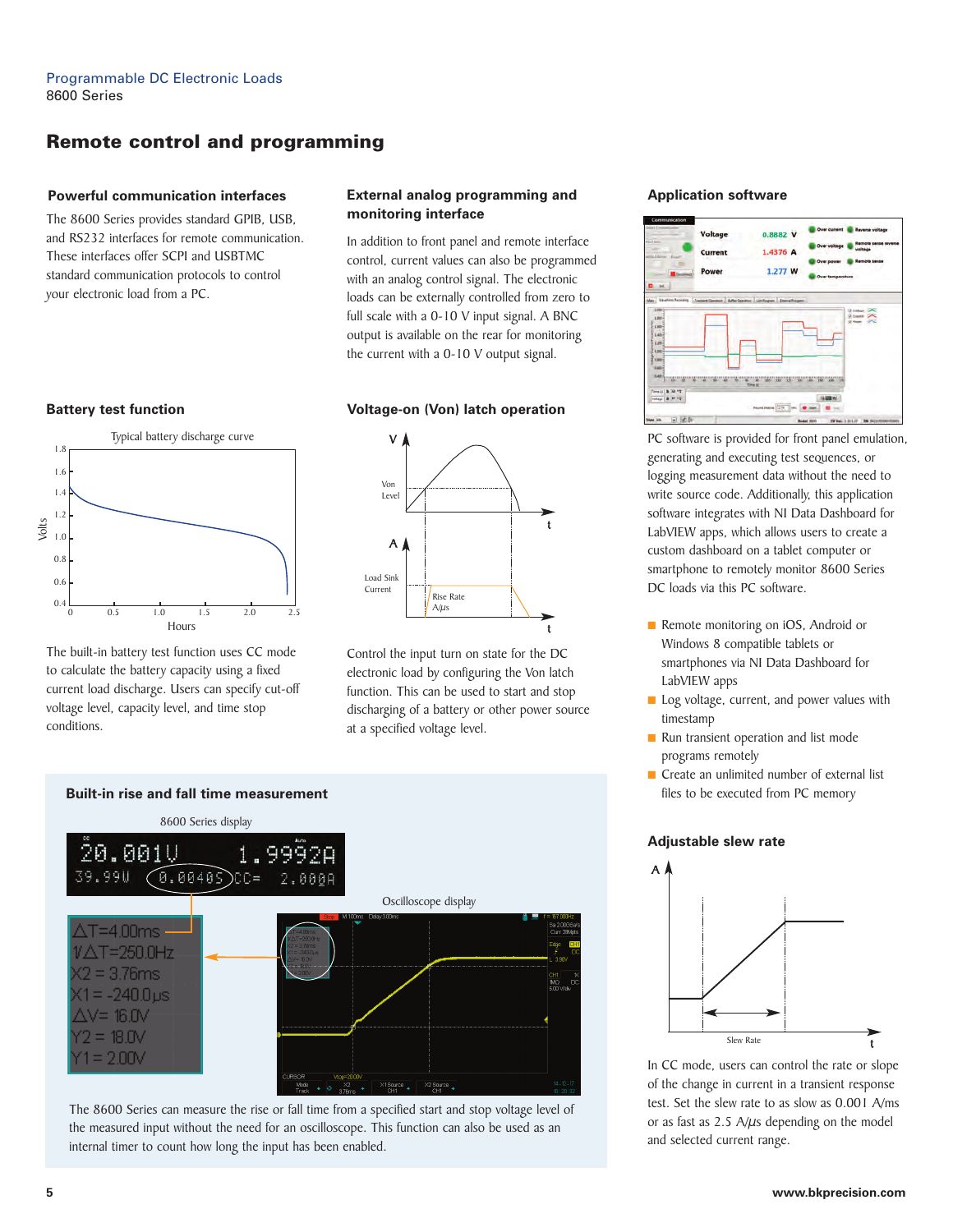# **Specifications**

| <b>Model</b>                    |      | 8600                                         | 8601                                                             | 8602                         | 8610                                | 8612                                | 8614                              | 8616                               |  |  |  |
|---------------------------------|------|----------------------------------------------|------------------------------------------------------------------|------------------------------|-------------------------------------|-------------------------------------|-----------------------------------|------------------------------------|--|--|--|
| Input ratings                   |      |                                              |                                                                  |                              |                                     |                                     |                                   |                                    |  |  |  |
| Input voltage                   |      | $0 - 120V$                                   | $0 - 120V$                                                       | $0 - 500 V$                  | $0 - 120V$                          | $0 - 500 V$                         | $0 - 120V$                        | $0 - 500 V$                        |  |  |  |
| Input<br>current                | Low  | $0-3A$                                       | $0 - 6A$                                                         | $0 - 3A$                     | $0 - 12A$                           | $0 - 3A$                            | $0 - 24A$                         | $0-6A$                             |  |  |  |
|                                 | High | $0 - 30A$                                    | $0 - 60$ A                                                       | $0 - 15A$                    | $0 - 120A$                          | $0 - 30A$                           | $0 - 240$ A                       | $0 - 60$ A                         |  |  |  |
| Input power                     |      | 150 W                                        | 250 W<br>200 W                                                   |                              | 750W                                |                                     | 1500W                             | 1200 W                             |  |  |  |
| Minimum<br>operating<br>voltage | Low  | $0.11$ V at $3$ A                            | 0.18 V at 6 A                                                    | I V at 3 A                   | 0.12 V at 12 A                      | 0.36 V at 3 A                       | 0.15 V at 24 A                    | 0.36 V at 6 A                      |  |  |  |
|                                 | High | 1.1 V at 30 A                                | $1.1$ V at 60 A                                                  | 4.5 V at 15 A                | 1.2 V at 120 A                      | 3.6 V at 30 A                       | 1.5 V at 240 A                    | 3.6 V at 60 A                      |  |  |  |
| CV mode                         |      |                                              |                                                                  |                              |                                     |                                     |                                   |                                    |  |  |  |
| Range                           | Low  | $0 - 18V$                                    |                                                                  | $0 - 50V$                    | $0 - 18V$                           | $0 - 50V$                           | $0 - 18V$                         | $0 - 50V$                          |  |  |  |
|                                 | High | $0 - 120V$                                   |                                                                  | $0 - 500 V$                  | $0 - 120V$                          | $0 - 500 V$                         | $0 - 120V$                        | $0 - 500 V$                        |  |  |  |
| Resolution                      | Low  |                                              | $1 \, \text{mV}$                                                 |                              | $0.1$ mV                            | $1 \text{ mV}$                      | $0.1$ mV                          | $1 \text{ mV}$                     |  |  |  |
|                                 | High |                                              | $10$ mV                                                          |                              | $1 \text{ mV}$                      | $10$ mV                             | $1 \text{ mV}$                    | $10 \text{ mV}$                    |  |  |  |
|                                 | Low  | $\pm (0.05% +$<br>0.02% FS)                  | $\pm (0.025% +$<br>0.05% FS)                                     | $\pm (0.05% +$<br>0.025% FS) | $\pm (0.025\% + 0.05\% \text{ FS})$ |                                     | $\pm (0.025% +$<br>0.025% FS)     | $\pm (0.025\% +$<br>0.05% FS)      |  |  |  |
| Accuracy<br>High                |      | $\pm (0.05% +$<br>0.025% FS)                 | $\pm (0.025% +$<br>0.05% FS)                                     | $\pm (0.05% +$<br>0.025% FS) |                                     | $\pm (0.025\% + 0.05\% \text{ FS})$ |                                   |                                    |  |  |  |
| CC mode                         |      |                                              |                                                                  |                              |                                     |                                     |                                   |                                    |  |  |  |
| Range                           | Low  | $0-3A$                                       | $0 - 6A$                                                         | $0 - 3A$                     | $0 - 12A$                           | $0 - 3A$                            | $0 - 24A$                         | $0 - 6A$                           |  |  |  |
|                                 | High | $0 - 30A$                                    | $0 - 60$ A                                                       | $0 - 15A$                    | $0 - 120A$                          | $0 - 30A$                           | $0 - 240$ A                       | $0 - 60$ A                         |  |  |  |
| Resolution                      | Low  | $0.1 \text{ mA}$                             |                                                                  |                              | $1 \text{ mA}$                      | $0.1 \text{ mA}$                    | 1 mA                              | $0.1 \text{ mA}$                   |  |  |  |
|                                 | High | 1 mA                                         |                                                                  |                              | 10 <sub>mA</sub>                    | 1 mA                                | 10 <sub>mA</sub>                  | $1 \text{ mA}$                     |  |  |  |
| Accuracy                        | Low  | $\pm (0.05\% + 0.05\% )$ FS)                 |                                                                  |                              | $\pm (0.05\% + 0.1\%$ FS)           | $\pm (0.05\% + 0.05\% \text{ FS})$  | $\pm (0.05\% + 0.1\% \text{ FS})$ | $\pm (0.05\% + 0.05\% \text{ FS})$ |  |  |  |
|                                 | High | $\pm (0.05\% + 0.05\% \text{ FS})$           |                                                                  |                              | $\pm (0.05\% + 0.1\% \text{ FS})$   | $\pm (0.05\% + 0.05\% \text{ FS})$  | $\pm (0.05\% + 0.1\%$ FS)         | $\pm (0.05\% + 0.05\% \text{ FS})$ |  |  |  |
| <b>CR</b> mode                  |      |                                              |                                                                  |                              |                                     |                                     |                                   |                                    |  |  |  |
| Range                           | Low  | $0.05 \Omega - 10 \Omega$                    |                                                                  | $0.3 \Omega - 10 \Omega$     | $0.02 \Omega - 10 \Omega$           | $0.15 \Omega - 10 \Omega$           | $0.01 \Omega - 10 \Omega$         | $0.01 \Omega - 10 \Omega$          |  |  |  |
|                                 | High | $10 \Omega - 7.5 k\Omega$                    |                                                                  |                              |                                     |                                     |                                   |                                    |  |  |  |
| Resolution                      |      |                                              |                                                                  |                              | 16 bit                              |                                     |                                   |                                    |  |  |  |
| Accuracy                        | Low  | $0.01\% + 0.08S$                             |                                                                  |                              |                                     |                                     |                                   |                                    |  |  |  |
|                                 | High | $0.01\% + 0.0008$ S                          |                                                                  |                              |                                     |                                     |                                   |                                    |  |  |  |
| <b>CW</b> mode                  |      |                                              |                                                                  |                              |                                     |                                     |                                   |                                    |  |  |  |
| Range                           |      | 150 W                                        | 250 W                                                            | 200 W                        |                                     | 750W                                | 1500 W                            | 1200 W                             |  |  |  |
| Resolution                      |      |                                              |                                                                  | $10$ mW                      | 100 mW                              |                                     |                                   |                                    |  |  |  |
| Accuracy                        |      |                                              | $0.1\% + 0.1\%$ FS $\vert$ 0.2% + 0.2% FS $\vert$ 0.1% + 0.1% FS |                              | $0.2\% + 0.2\%$ FS                  |                                     |                                   |                                    |  |  |  |
| Transient mode (CC mode)        |      |                                              |                                                                  |                              |                                     |                                     |                                   |                                    |  |  |  |
| T1 & T2 (1)                     |      | 20 $\mu$ s - 3600 s / Resolution: 10 $\mu$ s |                                                                  |                              |                                     |                                     |                                   |                                    |  |  |  |
| Accuracy                        |      | $5 \mu s + 100 \text{ ppm}$                  |                                                                  |                              |                                     |                                     |                                   |                                    |  |  |  |
| Slew Rate (2)                   | Low  | $0.001 - 2.5$ A/ms                           |                                                                  | $0.001 - 1$ A/ms             | $0.001 - 0.25$ A/ $\mu$ s           | $0.0001 - 0.1$ A/ $\mu$ s           | $0.001 - 0.25$ A/ $\mu$ s         | $0.0001 - 0.1$ A/ $\mu$ s          |  |  |  |
|                                 | High | $0.001 - 2.5$ A/ $\mu$ s                     |                                                                  | $0.001 - 1$ A/ $\mu$ s       | $0.01 - 2.5$ A/ $\mu$ s             | $0.001 - 1$ A/ $\mu$ s              | $0.01 - 2.5$ A/ $\mu$ s           | $0.001 - 1$ A/ $\mu$ s             |  |  |  |

(1) Fast pulse trains with large transitions may not be achievable.

 $^{(2)}$  The slew rate specifications are not warranted, but are descriptions of typical performance. The actual transition time is defined as the time for the input to change from 10% to 90%, or vice versa, of the

programmed current values. In case of very large load changes, e.g. from no load to full load, the actual transition time will be larger than the expected time. The load will automatically adjust the slew rate to fit withi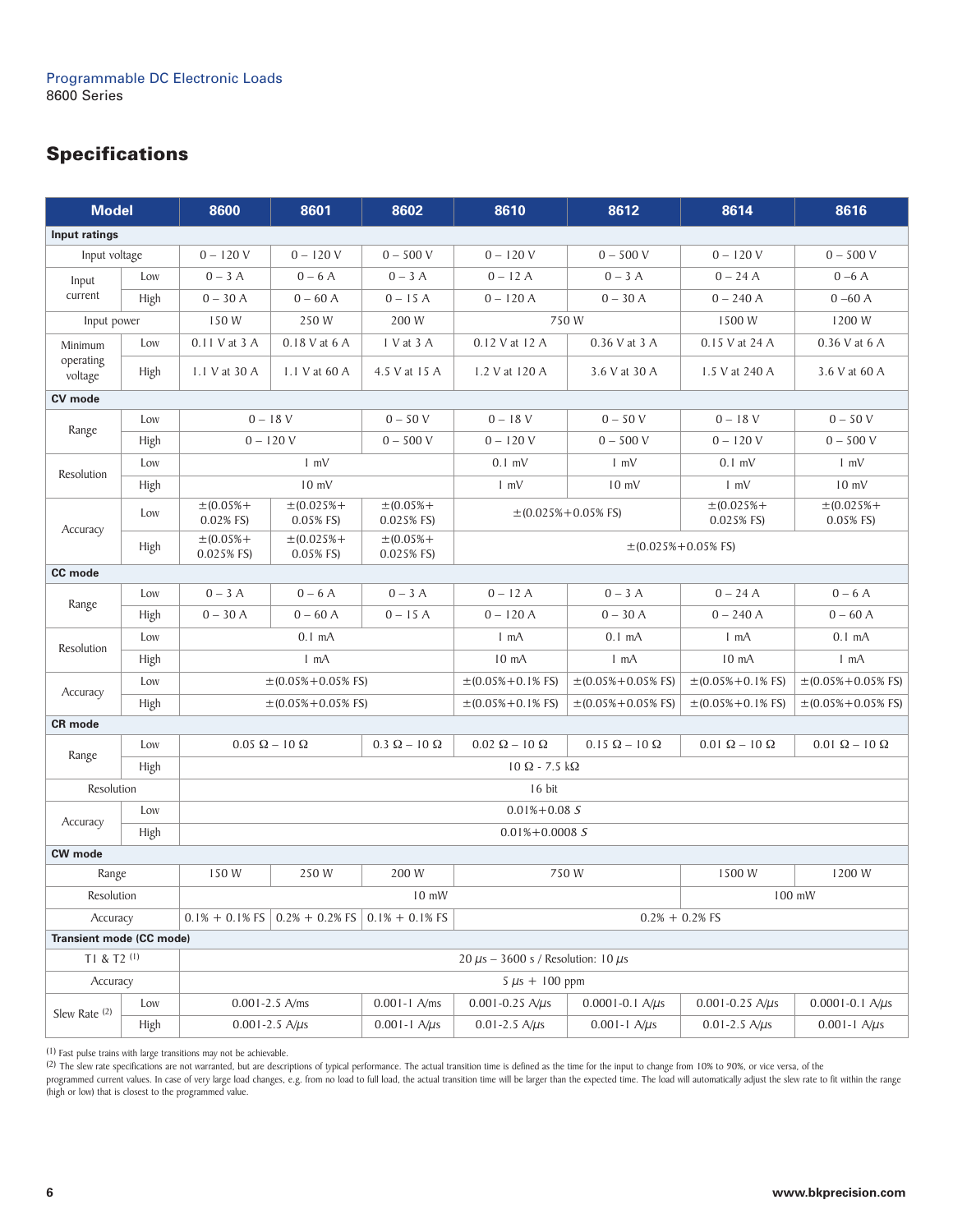| <b>Model</b>                         |      | 8600                                                                                                                                   | 8601                                                              | 8602                     | 8610                 | 8612             | 8614                     | 8616                       |  |  |
|--------------------------------------|------|----------------------------------------------------------------------------------------------------------------------------------------|-------------------------------------------------------------------|--------------------------|----------------------|------------------|--------------------------|----------------------------|--|--|
| <b>Readback voltage</b>              |      |                                                                                                                                        |                                                                   |                          |                      |                  |                          |                            |  |  |
|                                      | Low  | $0 - 18V$                                                                                                                              | $0 - 18 V$                                                        | $0 - 50V$                | $0 - 18V$            | $0 - 50V$        | $0 - 18V$                | $0 - 50V$                  |  |  |
| Range                                | High | $0 - 120V$                                                                                                                             | $0 - 120V$                                                        | $0 - 500 V$              | $0 - 120V$           | $0 - 500 V$      | $0 - 120V$               | $0 - 500 V$                |  |  |
| Resolution                           | Low  |                                                                                                                                        | $1 \text{ mV}$                                                    |                          | $0.1$ mV             | $1 \text{ mV}$   | $0.1$ mV                 | $1 \text{ mV}$             |  |  |
|                                      | High | $10 \text{ mV}$                                                                                                                        |                                                                   |                          | $1 \text{ mV}$       | $10$ mV          | $1 \, \text{mV}$         | $10 \text{ mV}$            |  |  |
| Accuracy                             |      | $\pm (0.05\% + 0.05\% \text{ FS})$                                                                                                     |                                                                   |                          |                      |                  |                          |                            |  |  |
| <b>Readback current</b>              |      |                                                                                                                                        |                                                                   |                          |                      |                  |                          |                            |  |  |
|                                      | Low  | $0-3A$                                                                                                                                 | $0 - 6A$                                                          | $0 - 3A$                 | $0 - 12A$            | $0 - 3A$         | $0 - 24A$                | $0 - 6A$                   |  |  |
| Range                                | High | $0 - 30A$                                                                                                                              | $0 - 60$ A                                                        | $0 - 15A$                | $0 - 120A$           | $0 - 30A$        | $0 - 240 A$              | $0 - 60$ A                 |  |  |
|                                      | Low  | $0.01$ mA                                                                                                                              | $0.1 \text{ mA}$                                                  | $0.01$ mA                | $1 \text{ mA}$       | $0.1 \text{ mA}$ | $1 \text{ mA}$           | $0.1 \text{ mA}$           |  |  |
| Resolution                           | High | $0.1 \text{ mA}$                                                                                                                       | $1 \text{ mA}$                                                    | $0.1 \text{ mA}$         | 10 <sub>m</sub> A    | 1 mA             | 10 <sub>mA</sub>         | 1 mA                       |  |  |
|                                      |      | $\pm (0.05% +$                                                                                                                         | $\pm (0.05% +$                                                    | $\pm (0.05% +$           | $\pm (0.05% +$       | $\pm (0.05% +$   | $\pm (0.05% +$           | $\pm (0.05% +$             |  |  |
| Accuracy                             |      | 0.05% FS)                                                                                                                              | $0.1%$ FS)                                                        | 0.05% FS)                | $0.1%$ FS)           | 0.05% FS)        | $0.1%$ FS)               | 0.05% FS)                  |  |  |
| <b>Readback power</b>                |      |                                                                                                                                        |                                                                   |                          |                      |                  |                          |                            |  |  |
| Range                                |      | 150 W                                                                                                                                  | 250 W                                                             | 200 W                    | 750W                 |                  | 1500 W                   | 1200 W                     |  |  |
| Resolution                           |      |                                                                                                                                        |                                                                   | $10$ mW                  |                      |                  | 100 mW                   |                            |  |  |
| Accuracy                             |      | $\pm(1\% + 0.1\% \text{ FS})$                                                                                                          | $\pm (0.2\% + 0.2\% \text{ FS})$                                  | $\pm (0.1\% + 0.1\%$ FS) |                      |                  | $\pm (0.2\% + 0.2\%$ FS) |                            |  |  |
| <b>Protection range (typical)</b>    |      |                                                                                                                                        |                                                                   |                          |                      |                  |                          |                            |  |  |
| OPP                                  |      | 150W                                                                                                                                   | 250 W                                                             | 200 W                    |                      | 760 W            | 1550W                    | 1250W                      |  |  |
| OCP                                  | Low  | 3.3A                                                                                                                                   | 6.6 A                                                             | 3.3A                     | 13.2A                | 3.3A             | 26.4 A                   | 6.6 A                      |  |  |
|                                      | High | 33 A                                                                                                                                   | 66 A                                                              | 16.5 A                   | 132A                 | 33 A             | 264 A                    | 66 A                       |  |  |
| <b>OVP</b>                           |      | 120 V                                                                                                                                  | 120 V                                                             | 500 V                    | 130 V                | 530 V            | 130 V                    | 530 V                      |  |  |
| OTP                                  |      | 185 °F (85 °C)                                                                                                                         |                                                                   |                          |                      |                  |                          |                            |  |  |
| <b>General (typical)</b>             |      |                                                                                                                                        |                                                                   |                          |                      |                  |                          |                            |  |  |
| Short circuit                        |      |                                                                                                                                        |                                                                   |                          |                      |                  |                          |                            |  |  |
| Current (CC)                         | Low  | 3 A                                                                                                                                    | 6 A                                                               | 3 A                      | 12A                  | 3 A              | 24 A                     | 6 A                        |  |  |
|                                      | High | 30 A                                                                                                                                   | 60 A                                                              | 15 A                     | 120 A                | 30 A             | 240 A                    | 60 A                       |  |  |
| Voltage (CV)                         |      | 0 <sub>V</sub>                                                                                                                         |                                                                   |                          |                      |                  |                          |                            |  |  |
| Resistance (CR)                      |      | $35 \text{ m}\Omega$                                                                                                                   | $30 \text{ m}\Omega$                                              | $300 \text{ m}\Omega$    | $10 \text{ m}\Omega$ | 120 $m\Omega$    | 6 m $\Omega$             | $60 \text{ m}\Omega$       |  |  |
| Input terminal impedance             |      | $150 k\Omega$                                                                                                                          | 300 kΩ                                                            | $1 M\Omega$              | $300 k\Omega$        | $1 M\Omega$      | $300 \text{ k}\Omega$    | $1 M\Omega$                |  |  |
| AC input                             |      | $110 \text{ V}/220 \text{ V} \pm 10\%$ , 50/60 Hz                                                                                      |                                                                   |                          |                      |                  |                          |                            |  |  |
| Operating temperature                |      | 32 °F to 104 °F (0 °C to 40 °C)                                                                                                        |                                                                   |                          |                      |                  |                          |                            |  |  |
| Storage temperature                  |      | 14 °F to 140 °F (-10 °C to 60 °C)                                                                                                      |                                                                   |                          |                      |                  |                          |                            |  |  |
| Humidity                             |      | Indoor use, $\leq$ 95%                                                                                                                 |                                                                   |                          |                      |                  |                          |                            |  |  |
| Safety                               |      | EN61010-1:2001, EU Low Voltage Directive 2006/95/EC                                                                                    |                                                                   |                          |                      |                  |                          |                            |  |  |
| Electromagnetic<br>compatibility     |      | Meets EMC Directive 2004/108/EC, EN 61000-3-2:2006, EN 61000-3-3:1995+A1:2001+A2:2005<br>EN 61000-4-2/-3/-4/-5/-6/-11, EN 61326-1:2006 |                                                                   |                          |                      |                  |                          |                            |  |  |
| Dimensions ( $W \times H \times D$ ) |      | 8.5" x 3.5" x 15.2" (218 x 90 x 387 mm)<br>19" x 5.8" x 24.5" (485 x 147 x 621 mm)                                                     |                                                                   |                          |                      |                  |                          |                            |  |  |
| Weight                               |      | 9.9 lbs (4.5 kg)<br>54 lbs (24.6 kg)                                                                                                   |                                                                   |                          |                      |                  |                          |                            |  |  |
|                                      |      |                                                                                                                                        |                                                                   |                          |                      |                  |                          | <b>Three-Year Warranty</b> |  |  |
| Standard accessories                 |      |                                                                                                                                        | User manual, power cord, certificate of calibration & test report |                          |                      |                  |                          |                            |  |  |
| Optional accessories                 |      | TLPWR1 high current test leads, IT-E151 rackmount kit (models 8600, 8601, and 8602 only)                                               |                                                                   |                          |                      |                  |                          |                            |  |  |